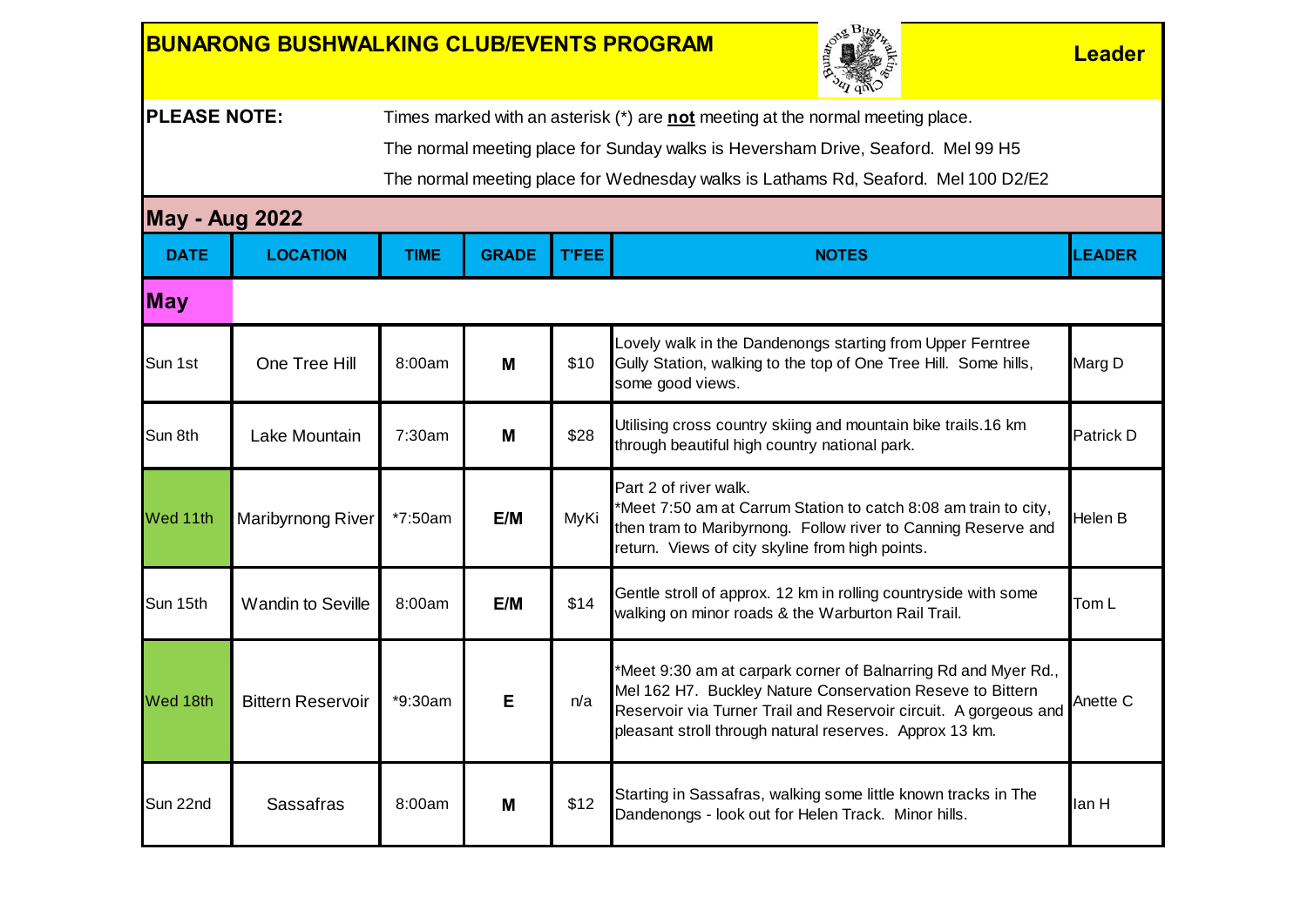| <b>DATE</b> | <b>LOCATION</b>                                        | <b>TIME</b> | <b>GRADE</b> | <b>T'FEE</b> | <b>NOTES</b>                                                                                                                                                     | <b>LEADER</b> |
|-------------|--------------------------------------------------------|-------------|--------------|--------------|------------------------------------------------------------------------------------------------------------------------------------------------------------------|---------------|
| Sun 29th    | Blackwood -<br>cancelled due to<br>storm damage        | 7.30am      | M            | \$30         | Wombat State Park - Green Gully from Blackwood<br>A walk through the hills of Wombat State Forest and along the<br>Lerderderg Heritage River Trail. 17 km.       | Rosie B       |
| <b>June</b> |                                                        |             |              |              |                                                                                                                                                                  |               |
| Sun 5th     | <b>Menzies Creek -</b><br>cancelled to poor<br>weather | 8:00am      | M            | \$12         | Four suburbs and two hills! Menzies Creek to Kallista Approx. 15<br>$16$ kms.                                                                                    | Tom L         |
| Wed 8th     | <b>Wilson Park</b>                                     | 8:00am      | Е            | \$5          | Berwick. Approx. 11 km.                                                                                                                                          | Patrick D     |
| Sun 12th    | Waterways                                              | *9:30am     | E            | n/a          | *Meet 9:30 am at "The Nest" café, Waterside Drive, Waterways -<br>opposite house number 34. A short walk around Waterways<br>Lake and surrounding walking paths. | Lynton S      |
| Sun 19th    | no walk planned<br>(yet)                               |             |              |              |                                                                                                                                                                  |               |
| Tue 21st    | A.G.M.                                                 | 7:30 pm     |              |              | A.G.M. and Club Meeting - bring a plate!<br>Address is the Carrum Downs Community Pavilion, Wedge Rd.,<br><b>Carrum Downs</b>                                    |               |
| Wed 22nd    | Lillydale Lake                                         | 9:00am      | E/M          | \$13         | Circle the lake, see the Hull Road Wetlands and more. Some<br>small hills. Approx. 12 km.                                                                        | lan H         |
| Sun 26th    | no walk planned<br>(yet)                               |             |              |              |                                                                                                                                                                  |               |
| <b>July</b> |                                                        |             |              |              |                                                                                                                                                                  |               |
| Sun 3rd     | Officer                                                | 8:00am      | E/M          | \$8          | Gentle walk along the aqueduct with some back roads. Approx.<br>12 km.                                                                                           | Marg D        |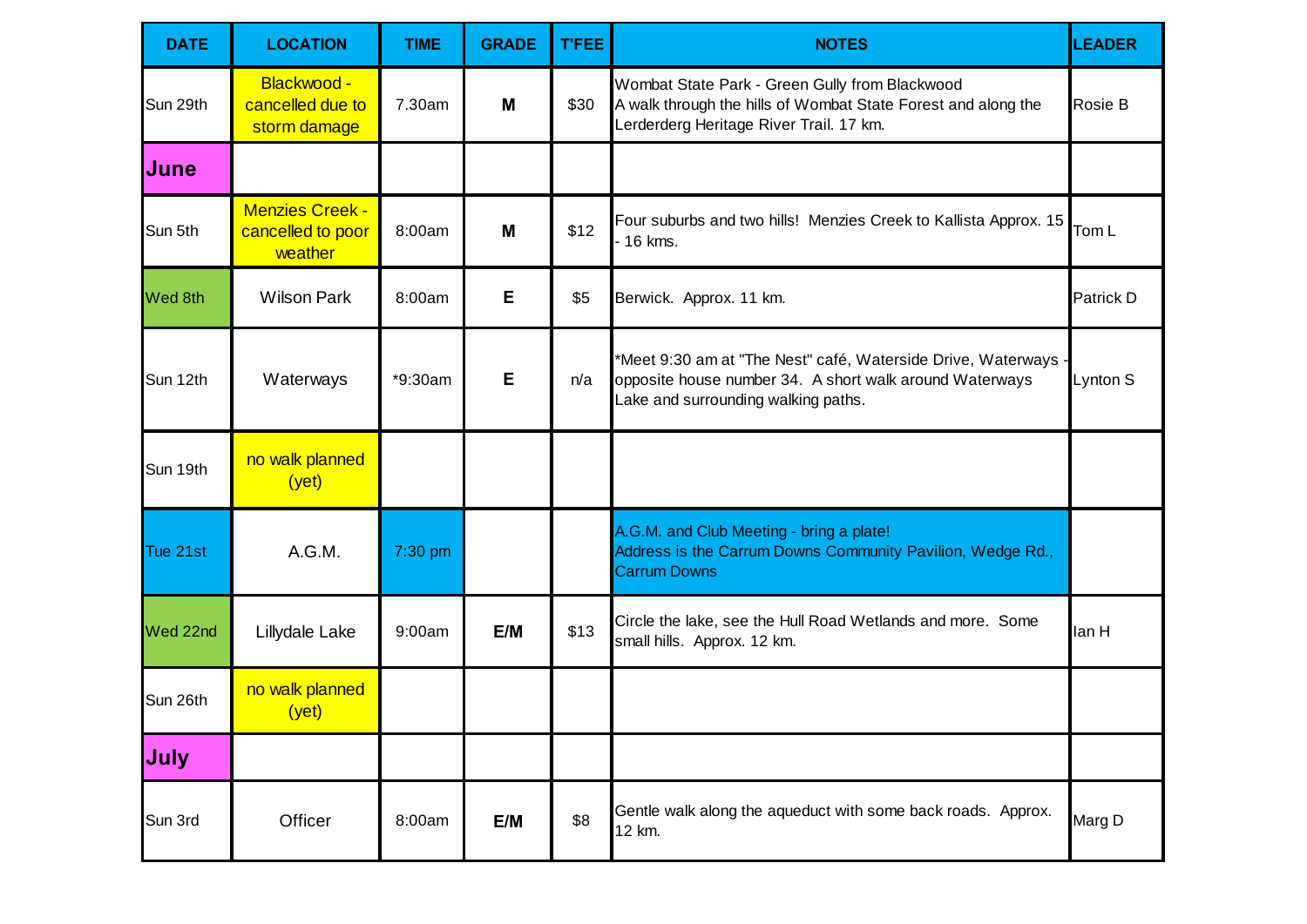| <b>DATE</b>    | <b>LOCATION</b>         | <b>TIME</b> | <b>GRADE</b>  | <b>T'FEE</b> | <b>NOTES</b>                                                                                                                                                                                                                                                                            | <b>LEADER</b>            |
|----------------|-------------------------|-------------|---------------|--------------|-----------------------------------------------------------------------------------------------------------------------------------------------------------------------------------------------------------------------------------------------------------------------------------------|--------------------------|
| <b>Wed 6th</b> | <b>Blind Bight</b>      | *9:30am     | E             | \$5          | *Meet at Ballam Park (Mel 103 B5) at 9:30am, or alternative<br>meeting place is Blind Bight Pier (Mel 143 C10). A walk through<br>bushland, mangroves, and along the foreshore. Great views of<br>Quail Island and mangroves from the lookout beside the tennis<br>club. Approx. 12 km. | <b>Marion H</b><br>Lee G |
| Sun 10th       | no walk planned         |             |               |              |                                                                                                                                                                                                                                                                                         |                          |
| Sun 17th       | Blairgowrie             | 8:00am      | H             | \$6          | Blairgowrie - Portsea front and back beach circuit. Approx 17<br>km.                                                                                                                                                                                                                    | Patrick D                |
| Wed 20th       | Shoreham                | 8:00am      | E             | \$8          | Shoreham to Point Leo beach walk. Approx 12 - 14 km.                                                                                                                                                                                                                                    | Patrick D                |
| Sun 24th       | Greenvale               | 8:00am      | M             | \$20         | Woodlands Historic Park has 150 yr old homestead, indigenous<br>canoe trees, native woodland and grassland and plenty of<br>kangaroo spotting opportunities. Mel 178 C6                                                                                                                 | Helen B                  |
| Sun 31st       | Sorrento                | 8:00am      | M             | \$12         | Bay and ocean views, a little beach walking with a bit of local<br>history. A nice walk for a winter's day. Approx. 13 km.                                                                                                                                                              | Jenny E                  |
| <b>August</b>  |                         |             |               |              |                                                                                                                                                                                                                                                                                         |                          |
| Wed 3rd        | Leongatha Rail<br>Trail | 8:00am      | E/M           | \$20         | Walking part of the Great Southern Rail Trail.                                                                                                                                                                                                                                          | Helen B                  |
| Sun 7th        | <b>Masons Falls</b>     | 7:30am      | M             | \$21         | Pleasant walk in the Kinglake area. Masons Falls via Mt<br>Sugarloaf walking track.                                                                                                                                                                                                     | lan H                    |
| Sun 14th       | <b>Pentland Gardens</b> | <b>TBA</b>  | <b>Social</b> | n/a          | Picnic Lunch                                                                                                                                                                                                                                                                            | Marg C                   |
| Tue 16th       | <b>Club Meeting</b>     | 8:00pm      |               |              | Carrum Downs Community Pavilion, Wedge Rd., Carrum Downs                                                                                                                                                                                                                                |                          |